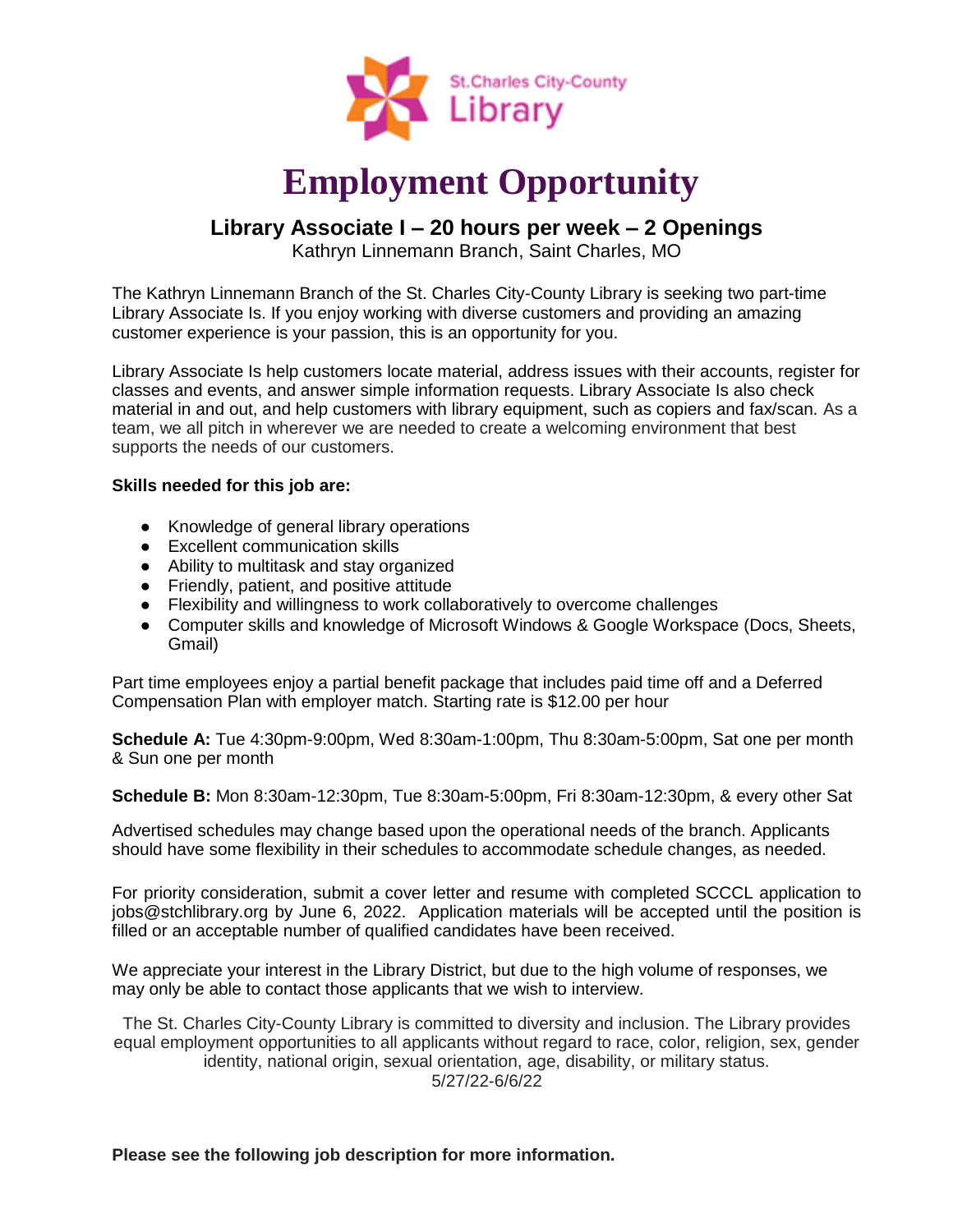| <b>Description Number: 32.073</b>     |
|---------------------------------------|
| Library Associate I                   |
|                                       |
| <b>FLSA Classification:</b> Nonexempt |
| <b>Circulation Supervisor</b>         |
| 04.10.2022                            |
|                                       |

### **Position Summary**

The Library Associate I position works directly with customers in person, by phone and electronically to assist them with their library needs. It could be checking items out, putting items on hold, answering their questions, or any number of other activities. Additionally, the Library Associate I shelves materials and does light housekeeping as well as opening and/or closing the branch. The Library Associate I, will understand they will work within a team environment with colleagues and other branches within the Library. They will understand that to a library user, they are the Library and will maintain enthusiasm, respect, and foster positive interactions. The Library Associate I will demonstrate a desire to learn and a willingness to develop new skills. This person will communicate clearly and effectively and display initiative to create an excellent customer experience.

#### **Essential Expectations**

- 1. Perform processes and duties to maximize library usage
- 2. Create a welcoming environment that ensures a pleasant customer experience
- 3. Assist customers in person, by phone, or electronically
- 4. Illustrate flexibility and adaptability
- 5. Display exceptional organizational skills
- 6. Ability to work in a fast-paced environment
- 7. Exhibits high expectations of self and others
- 8. Demonstrate clear communication and active listening
- 9. Interest in learning new skills and expanding the library community
- 10. Promotion of the library and all of its events and programs
- 11. Skilled in technology including but not limited to Library Software, Google Workspace, Microsoft Office, iOS, Android and other devices
- 12. High level interest in working as a team
- 13. Assist with opening/or closing branch
- 14. Provide prompt and friendly service to all customers
- 15. Assist with all branch needs as assigned

#### **Skills**

- 1. Excellent verbal and written communication skills as well as strong reading skills.
- 2. Ability to file alphabetically and numerically using the Dewey Decimal System